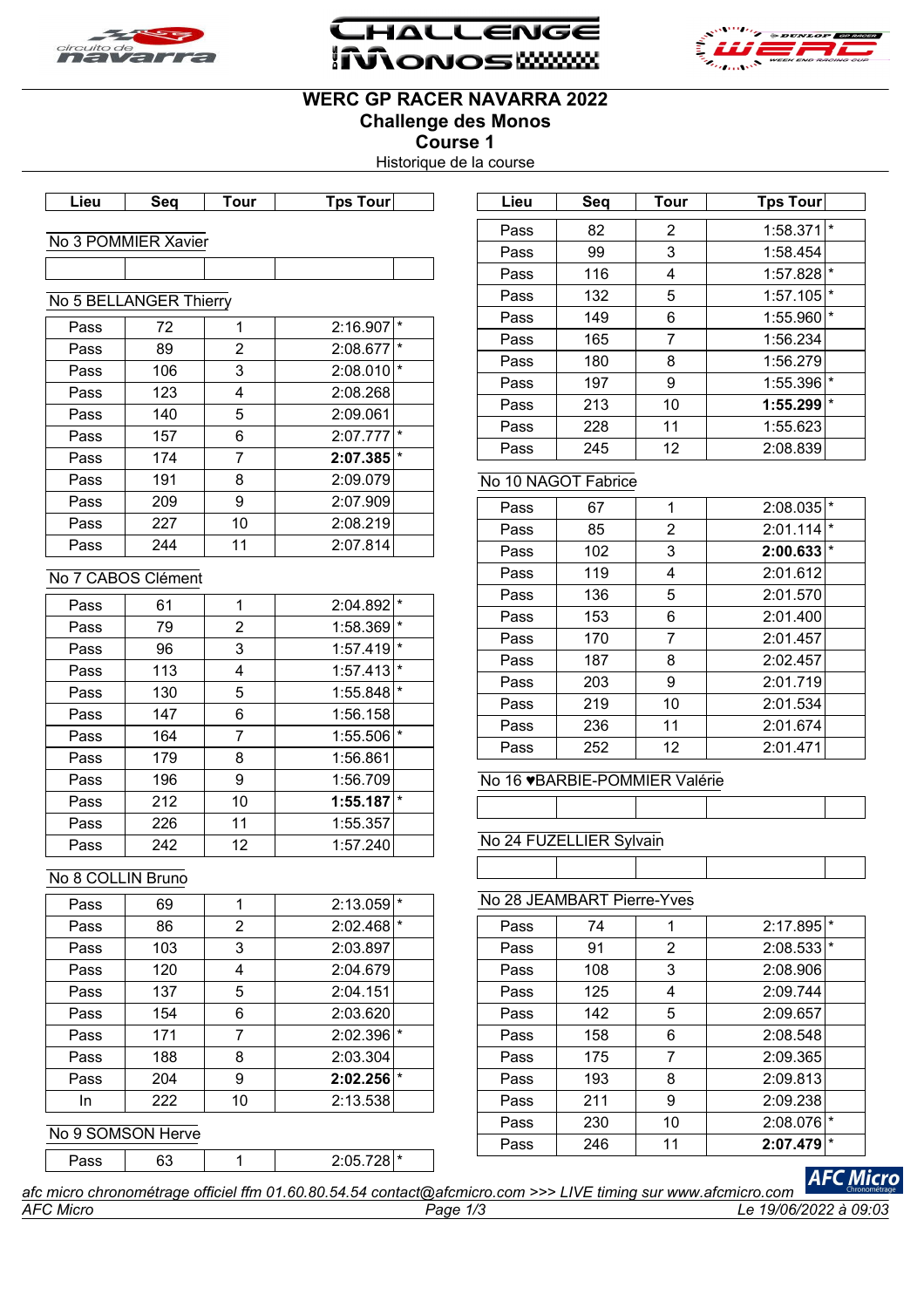





#### Challenge des Monos Course 1 Historique de la course

| Sea<br>Tps<br>Tour<br>our<br>ı our<br>Lieu<br>Seq<br>ieu |
|----------------------------------------------------------|
|----------------------------------------------------------|

#### No 34 MARTIN Philippe

| Pass | 76  |    | $\star$<br>2:23.234     |  |
|------|-----|----|-------------------------|--|
| Pass | 93  | 2  | $2:15.582$ <sup>*</sup> |  |
| Pass | 110 | 3  | 2:15.984                |  |
| Pass | 127 | 4  | 2:15.377<br>I∗          |  |
| Pass | 144 | 5  | 2:16.178                |  |
| Pass | 162 | 6  | 2:15.572                |  |
| Pass | 184 | 7  | 2:18.057                |  |
| Pass | 202 | 8  | $\star$<br>2:14.428     |  |
| Pass | 220 | 9  | 2:16.339                |  |
| Pass | 237 | 10 | 2:16.467                |  |
| Pass | 254 | 11 | 2:15.170                |  |

#### No 35 SCAGNETTI Daniele

| Pass | 59  | 1  | 2:03.484 | $***$ |
|------|-----|----|----------|-------|
| Pass | 77  | 2  | 1:55.336 | $***$ |
| Pass | 94  | 3  | 1:54.309 | $***$ |
| Pass | 111 | 4  | 1:53.574 | $***$ |
| Pass | 128 | 5  | 1:53.981 |       |
| Pass | 145 | 6  | 1:53.867 |       |
| Pass | 161 | 7  | 1:53.603 |       |
| Pass | 178 | 8  | 1:53.717 |       |
| Pass | 192 | 9  | 1:57.483 |       |
| Pass | 208 | 10 | 1:53.897 |       |
| Pass | 224 | 11 | 1:54.290 |       |
| Pass | 239 | 12 | 1:54.811 |       |

## No 40 GIROUX Jean-Pascal

| Pass | 73  |    | 2:17.383<br>$\star$  |  |
|------|-----|----|----------------------|--|
| Pass | 90  | 2  | $\star$<br>2:08.366  |  |
| Pass | 107 | 3  | 2:09.394             |  |
| Pass | 124 | 4  | 2:09.666             |  |
| Pass | 141 | 5  | 2:09.878             |  |
| Pass | 159 | 6  | 2:09.044             |  |
| Pass | 176 | 7  | 2:09.296             |  |
| Pass | 194 | 8  | 2:10.728             |  |
| Pass | 210 | 9  | $^\star$<br>2:07.813 |  |
| Pass | 231 | 10 | 2:08.969             |  |
| Pass | 247 | 11 | 2:07.096<br>$\star$  |  |

#### No 45 ♥RICHELMI Celia

| Pass | 75  | $2:20.157$ <sup>*</sup> |
|------|-----|-------------------------|
| Pass | 92  | $2:11.249$ <sup>*</sup> |
| Pass | 109 | $2:10.783$ <sup>*</sup> |
| Pass | 126 | $2:09.963$ <sup>*</sup> |

| Lieu | Sea | <b>Tour</b> | <b>Tps Tour</b>         |
|------|-----|-------------|-------------------------|
| Pass | 143 | 5           | $2:09.885$ <sup>*</sup> |
| Pass | 160 | 6           | $2:09.102$ <sup>*</sup> |
| Pass | 177 |             | 2:09.278                |
| Pass | 195 | 8           | 2:08.607                |
| Pass | 214 | g           | $2:08.352$ <sup>*</sup> |
| Pass | 232 | 10          | 2:08.040                |
| Pass | 249 | 11          | 2:09.428                |

## No 51 TRABER Guy

| Pass | 64  | 1              | $\star$<br>2:05.870 |
|------|-----|----------------|---------------------|
| Pass | 81  | $\overline{2}$ | $\star$<br>1:58.200 |
| Pass | 98  | 3              | 1:58.467            |
| Pass | 115 | 4              | I∗<br>1:57.719      |
| Pass | 133 | 5              | 1:59.469            |
| Pass | 150 | 6              | 1:59.321            |
| Pass | 167 | 7              | 1:58.135            |
| Pass | 183 | 8              | 1:58.800            |
| Pass | 199 | 9              | 1:58.543            |
| Pass | 216 | 10             | 2:00.286            |
| Pass | 233 | 11             | 1:59.876            |
| Pass | 248 | 12             | 1:59.290            |

## No 60 FLEGAR Thierry

| Pass | 70  | 1              | 2:14.135 | $\star$  |
|------|-----|----------------|----------|----------|
| Pass | 87  | $\overline{2}$ | 2:04.648 | $\star$  |
| Pass | 104 | 3              | 2:04.031 | $\star$  |
| Pass | 121 | 4              | 2:03.805 | $\star$  |
| Pass | 138 | 5              | 2:03.389 | $\star$  |
| Pass | 155 | 6              | 2:03.346 | $\star$  |
| Pass | 172 | 7              | 2:02.982 | $\star$  |
| Pass | 189 | 8              | 2:02.200 | $^\star$ |
| Pass | 205 | 9              | 2:02.053 | $\star$  |
| Pass | 221 | 10             | 2:03.583 |          |
| Pass | 238 | 11             | 2:04.206 |          |
| Pass | 253 | 12             | 2:05.561 |          |

## No 69 HURON Randy

| Pass | 60  |   | $2:04.762$ <sup>*</sup> |         |
|------|-----|---|-------------------------|---------|
| Pass | 78  | 2 | 1:58.249                | $\star$ |
| Pass | 95  | 3 | 1:57.609                | $\star$ |
| Pass | 112 |   | 1:57.179                |         |
| Pass | 129 | 5 | 1:55.621                |         |
| Pass | 146 | 6 | 1:56.373                |         |
| Pass | 163 |   | 1:55.498                | $\star$ |
| In   | 182 | 8 | 2:04.967                |         |
| Out  | 207 |   |                         | лл:     |

*AFC Micro Page 2/3 Le 19/06/2022 à 09:03 afc micro chronométrage officiel ffm 01.60.80.54.54 contact@afcmicro.com >>> LIVE timing sur www.afcmicro.com*